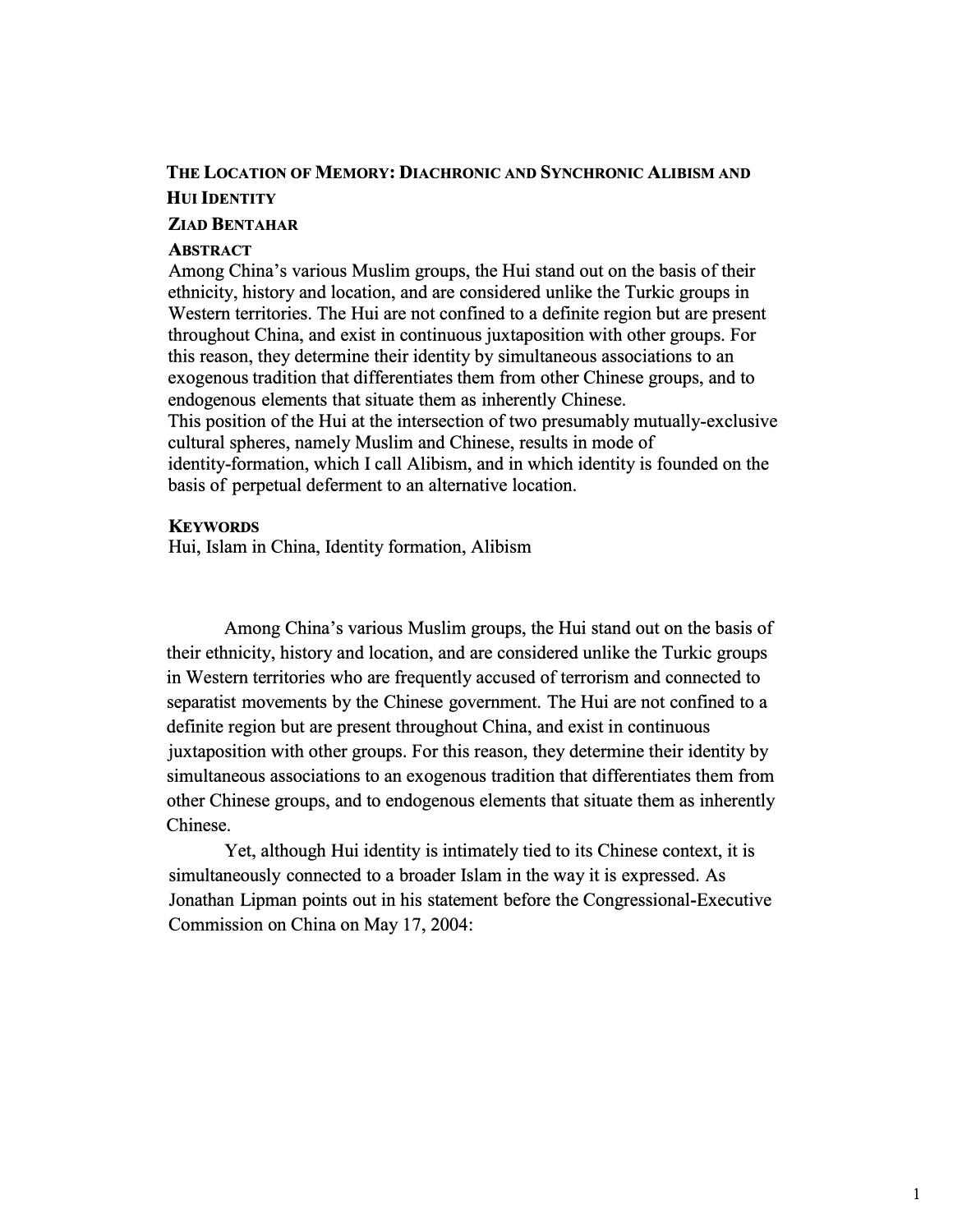However much they might identify with Muslims elsewhere, even unto donning Arab clothing and headgear for photo opportunities, Hui are not members of Malay, Turkish, Persian, or Arab, or any other obviously Muslim culture in which Islam is a natural component of identity. On the contrary, they must distinguish themselves constantly from the overwhelming majority of Chinese speakers who are not Muslims, while still remaining part of the only culture in which their identify [sic] makes sense, namely China.

According to Lipman, the Hui are socially imbedded in their social environments, where at the same time they nurture distinctive characteristics vis-à-vis local non-Muslim communities. Their complex epistemological categorization as neither just Chinese nor just Muslim but both concurrently, allows the Hui to escape an 'either-or' paradigm and be uniformly Chinese *and* Muslim by definition. An analysis of a way in which Hui identity is formed in these circumstances can not only further our insights into Islam in China, both in the case of the Hui specifically as well as in that of the religion in Chinese society in general, but it can also help increase our understanding of the modes of identification of Islamic minorities in non-Islamic surroundings from a broader perspective.

The position of the Hui distinctively at the intersection of two presumably mutually-exclusive cultural spheres is particularly interesting in that it interfuses two methods of classification that merge into one mode of identification that I shall call Alibism. The term Alibism, in my usage, refers to the Latin etymology of the word *alibi,* meaning elsewhere, and signifies an epistemological device whereby some significant element from another location is systematically restored palpably into the perception of an identity in its present location. The structural scope of Alibism in terms of self-identification is twofold: While it is always topographical in that identity is invariably linked to a tangible place, it can either be diachronic by referring to an alter-locus in the past, or synchronic and concerned with geography only. Diachronic Alibism is characteristically atavistic in that it always involves a link between location and ancestry, while synchronic Alibism entails a link between location and identity on the basis of other things, such as but not limited to, race, language or religion. In both instances, the significance of identity is deferred to an alternative location. In any case, Alibism is concerned with completing rather than resolving debates around the extent of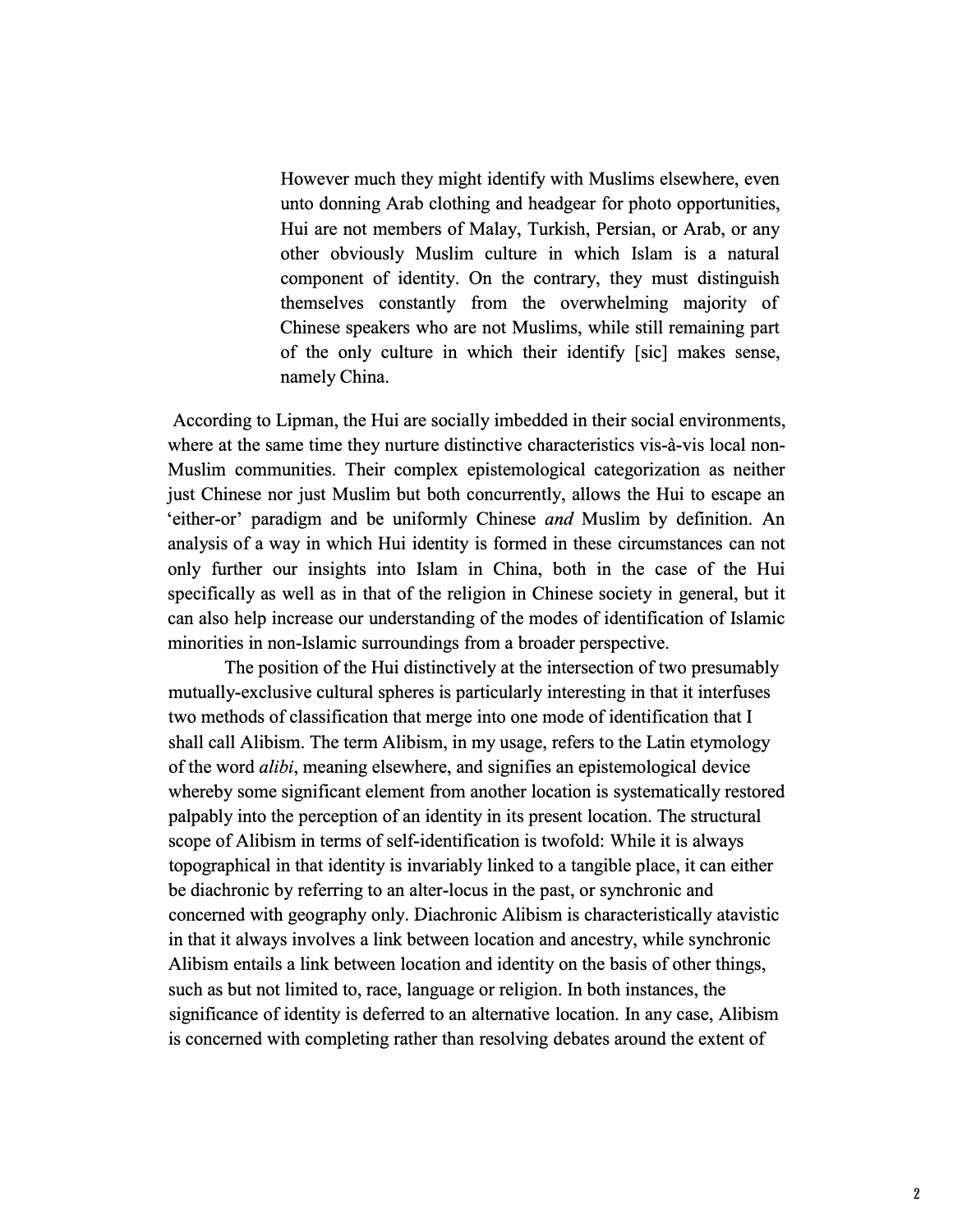the influence of the present location on identity and the presence of such an influence in the first place, or in the case of the Hui, whether in their broad diversity they are Chinese Muslims, Muslim Chinese or Chinese and Muslim.

Whereas Alibism designates mechanisms whereby the Hui also create ties to a broader global community of Islam, it is however unrelated to any potentially problematic limitation of Hui identity to religious practice. Indeed, from a Chinese perspective, being Muslim is not simply a matter of religion *(zongjiao)*  only, but can be one of State-categorized ethnicity *(minzu)* as well. Lesley Turnbull, for example, has shown in her 2014 article "In Pursuit of Islamic 'Authenticity:' Localizing Muslim Identity on China's Peripheries," that while the Hui in the Yunnan province considered themselves authentically Muslims, some did so on the mere basis of their being Hui (without necessarily practicing the religion actively), while others considered their *minzu* to be incidental, and that only their practice of religion made them Muslim.

Significantly, Michael Black's article "A Genome-Based Study of the Muslim Hui Community and the Han Population of Liaoning Province, PR China," compares the origins of the Hui and Han residents of the Liaoning province on the basis of DNA samples to examine their presumed separate genetic histories. While Black does conclude that the biological data does not support the political categorization of the Han and Hui populations in Liaoning, thereby challenging the PRC's teleological discourses in terms of standards ofChinese culture, his essentialist project may seem preposterous from the perspectives of disciplines in the Humanities and Social Sciences, because it conveys outrageously racist connotations on various levels. Nevertheless, the very premise ofBlack's study, and especially its axiomatic foundation that Hui populations are the result of miscegenation between Han women and merchants of Arab, Persian or Central-Asian origin, is interesting beyond the particulars of a given province. It is symptomatic of a diachronic Alibism that categorizes the Hui in terms of a pedigree traceable to an alter-locus outside of China's political borders.

The same Alibism is also present among the Hui themselves. One adequate example lies in the significant role of tombs in the Hui's recognition of their own identity. Dru Gladney points out to the fact that many Hui claim the tombs of foreign ancestors—namely Arab and Persian—to establish their lineage:

> Tombs vividly encapsulate Hui ancestral tradition and ethnic identity. As charters for identity, they provide a sense of continuity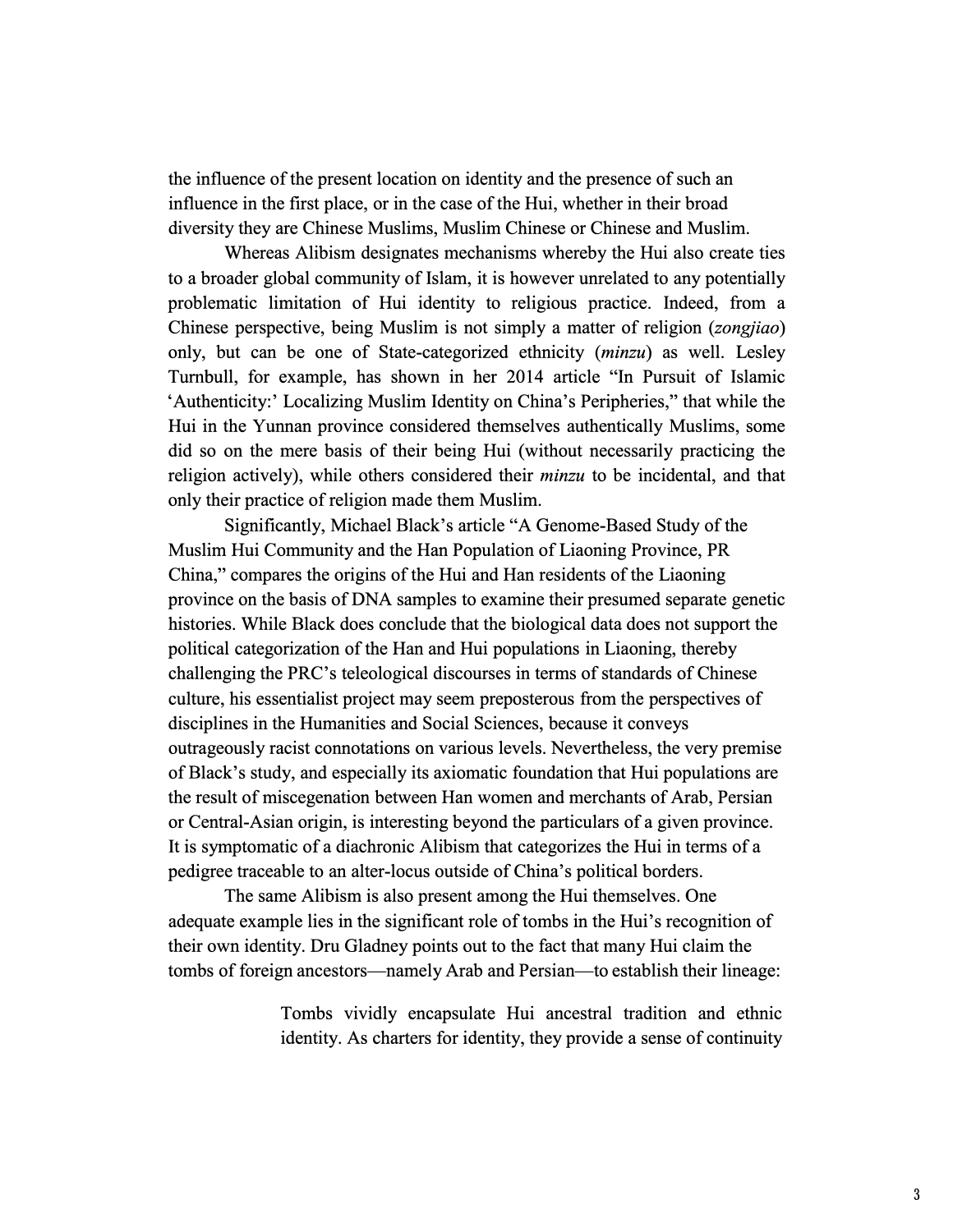with the past and assist adaptation to the changing social present. (1987, p.497)

Gladney insists on the Chinese government's Historic Artifacts Bureau's preservation of Hui tombs as historic monuments in Southern China. To him:

> Of central importance is the acknowledgment by the Chinese government of the contribution Muslims made to Chinese history. Many Hui look to these historic figures as foreign Muslim ancestors who provide proof of distinguished descent and who link them with a larger Muslim world. (1987, p.497)

Here, the identification of the Hui self is accomplished historically in terms of ancestry and lineage by means of a connection to a foreign ancestor. It is Alibistic in that the ancestor in question is a foreigner coming from the west, and that the recognition is not dissociated from spatiality, but explicitly related to the region where the tomb is located. As Elisabeth Allès points out:

> We know all the importance of the *gongbei* [Chinese trascription] Sufi tombs in the Northwest, or of simpler graves elsewhere, for the recognizance of Hui identity. Their mention is an affirmation of the original link with Islam, and, therefore, of the place of the Hui in the *'Umma*. Every grave, every tombstone of somebody from Arabia, Persia, or Central Asia is immediately considered that of an "authentic" Muslim, and highlighted as such; as if the effectiveness of the non-Chinese sounding name extended *to the entire Hui community of the location in question, thereby* demonstrating its attachment to Islam. [My translation, emphasis added. See appendix A.]

Concerning this relation between tombs and geography, Maris Boyd Gillette notes the importance of the Hongqing graveyard for the Xi' an Hui. Hongqing is located—according to Gillette—about an hour outside of Xi' an, and became the Hui cemetery when in the early 1970's the graveyards located in the Xi'an Muslim district became unusable. As she comments on their attachment to their quarter, Gillette remarks that the Hui started indicating their address in Xi'an on their tombstones in order to emphasize their tie to the place: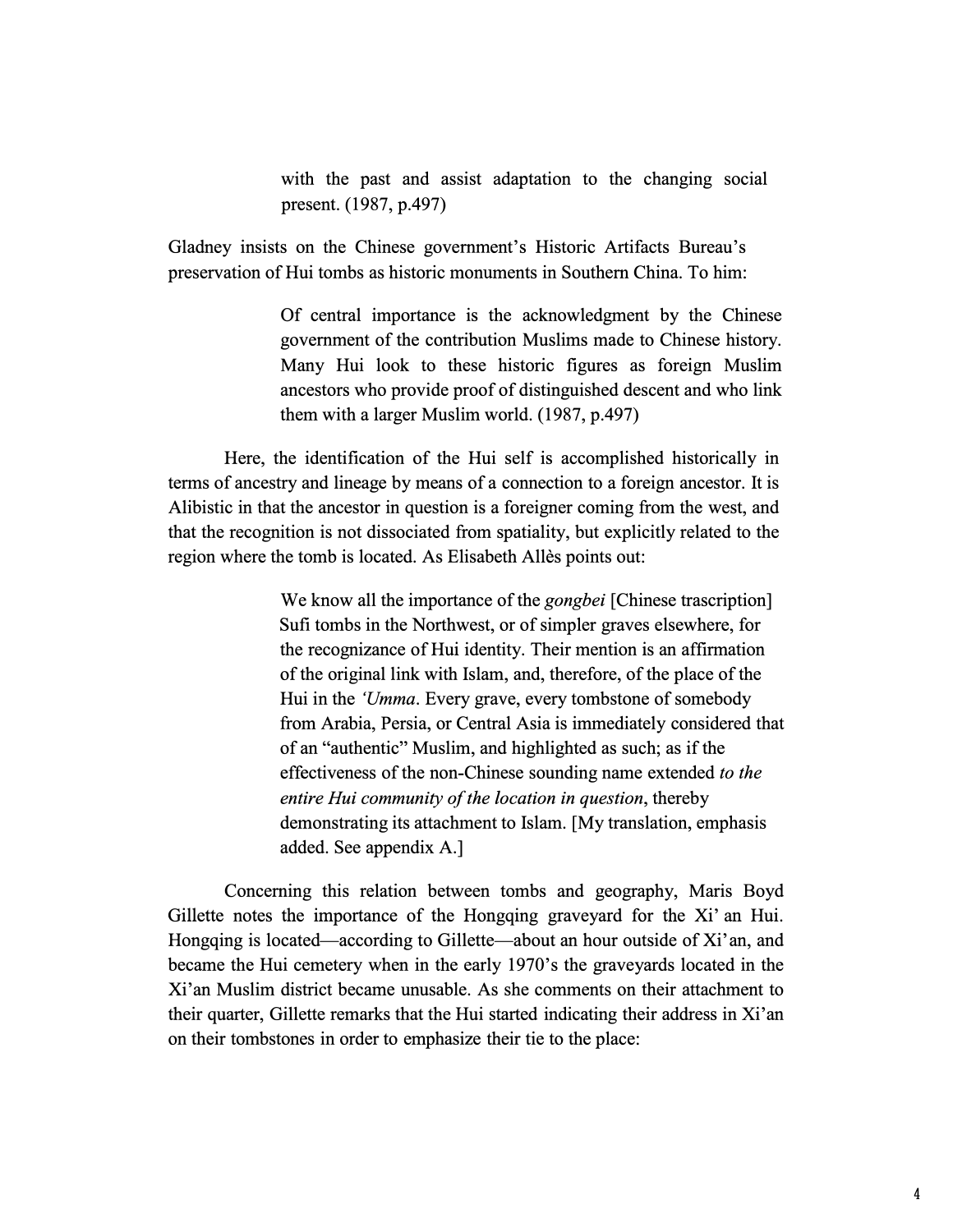The street addresses that Hui carved on their tombstones located them socially and geographically. The emergence of this practice was no doubt linked to the government's removal of the Hui cemetery to a location far outside the city amid Han farmers: Hui began writing the addresses of the dead on the back of their tombstones to link them to their homes and their proper contexts. The act of making public the deceased's address suggests that residents believed that a person's identity was related not only to who their kin were, but also to where he or she was from. The inscriptions demonstrate their attachment to the quarter, their home. (52)

Along the same lines, Gladney describes two tombs belonging to a Bukharan and an Afghan scholar who both died in the late thirteenth century. These tombs are located in the comer of a mosque on *Niujie* Street in Beijing, and represent the Alibism of the local Hui:

> I never saw anyone praying in front of the graves, nor was there incense lit for them, but, on several occasions after prayer, an elderly Hui would take me back to the graves and repeat the legend about these two saints and the arrival of Islam in Beijing. (1996, p.183)

Furthermore, Gladney maintains that historic Hui tombs generally play an important role in the government's international relations because they attract Muslim governments' interest and investments, and are the object of tourism and pilgrimage. Thus, there is a clear link to the larger Muslim *'Umma,* and an emphasis is put on an embedment within the religious community rather than the local or national ones.

However, the diachronic nature of this link implies the relevance of religion in the past, but not necessarily in the present. A noteworthy example is that of Sufis who relate to the tombs of deceased saints while simultaneously breaking from orthodox Islam. More significantly, Gladney reports that typical Hui responses to questions pertaining to ancestry in Quanzhou, Fujian indicate that the Hui understand themselves as such because of their genealogy; but more importantly, he notes that this is valid for Hui families who are not Muslims but practice traditional ancestral worship. "Although cognizant of their Islamic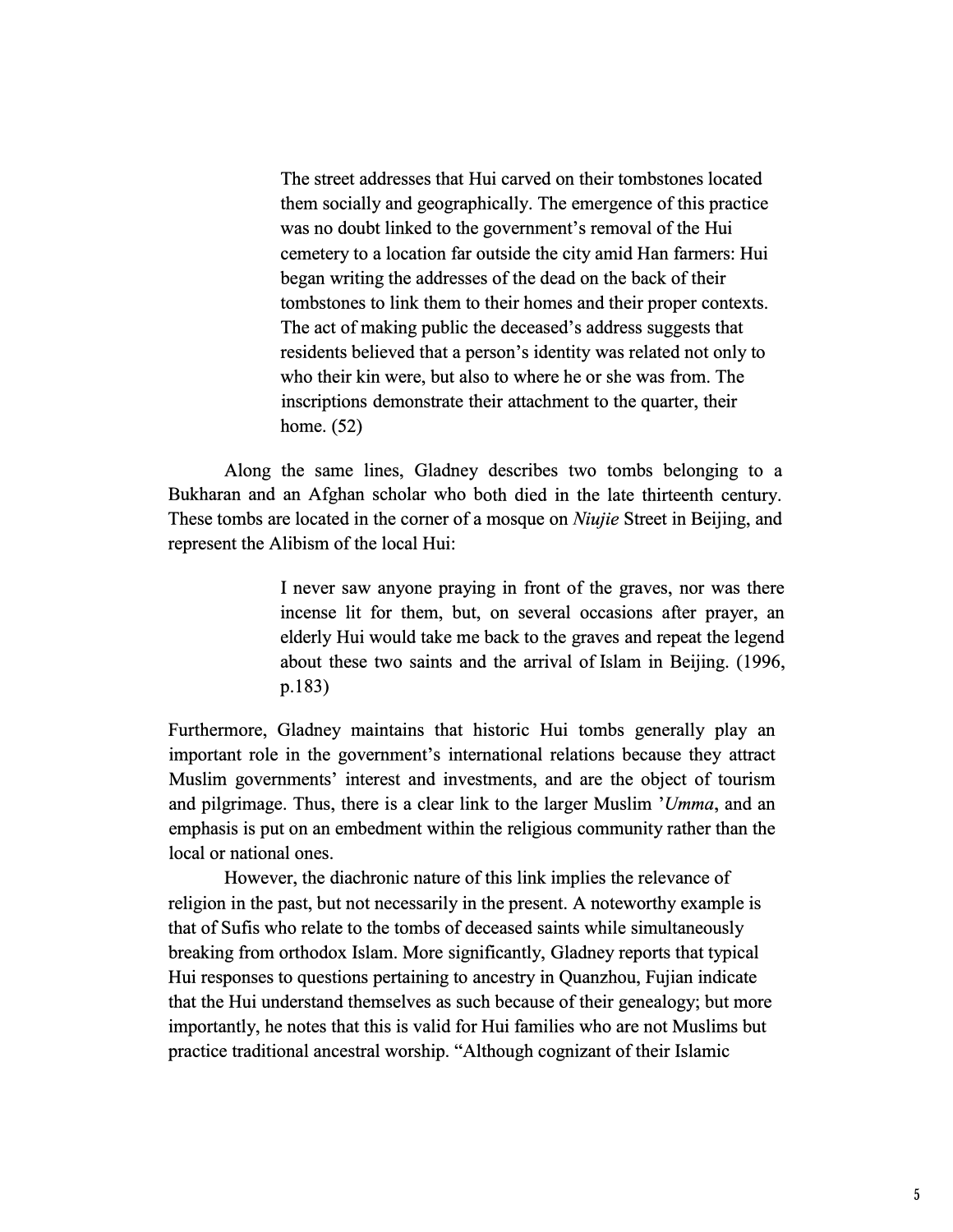heritage," Gladney writes, "these Hui have not practiced Islam or attended a mosque for generations" (1987, p.497). He also reports a conversation he had with a Hui doctor in Shanghai who enforced the avoidance of pork consumption not for religious reasons but solely out of a "habit," that is a customary practice that lost its original religious grounds, and only sustained ( or perhaps validated) in the present by health reasons. This doctor told Gladney that her feeling of being Chinese is not questioned by her knowledge that her earliest ancestors were Muslims from Henan, and that she would transmit this knowledge to her children as it was transmitted to her by her parents ( 1996, p.183).

Accordingly, it appears that the link to one's ancestry is not founded solely on Islam. Rather, it reaches beyond the strictly religious aspect of identity. This diachronic Alibism that classifies the Hui in terms of a lineage traceable to Islamic origins without the necessary continuation of religious practice is present in the way in which the Hui view themselves, as well as the way they are viewed, and results in the odd classification of people whose lifestyles bizarrely contradict Islamic teachings as Hui.

In this process, tombs function as anamnestic supports for a diachronic Alibism, by literally grounding memory in a particular location. They symbolize the reminiscence of a given other place, and equally serve as reminders of a bond to this other place's distinct traditions. Conversely, synchronic Alibism in Hui identity can be exemplified by recent architectural trends concerning mosques.

The centrality of the mosque to the communal life of Muslims is not peculiar to the Hui, but has nonetheless been the subject of significant scholarship. Elisabeth Alles in particular has recorded their importance in terms of identity characterization; in fact, her book starts with the transcription of a fragment of conversation that indicates a westerner visitor's surprise at the presence of Muslims in China outside of Xinjiang. What causes this Westerner to

come to this realization is that <sup>a</sup>*"batiment a /'allure de pagode"* [pagoda looking building] in *Niujie* Street in Beijing is in fact a mosque. For Allès, that the tourist can be surprised by the traditional Chinese architecture of mosques (typically shaped as pagodas) in China in general and Henan in particular, incidentally serves as a reminder that Islam is not a religion exclusive to the Arab or Persian worlds but an integral part of Asia as well. Allès identifies a trend in mosques built since the 1980's, with the support of the Chinese government through the *"Association islamique de Chine,"* and thanks to the financial contributions of many Muslim countries such as Saudi Arabia: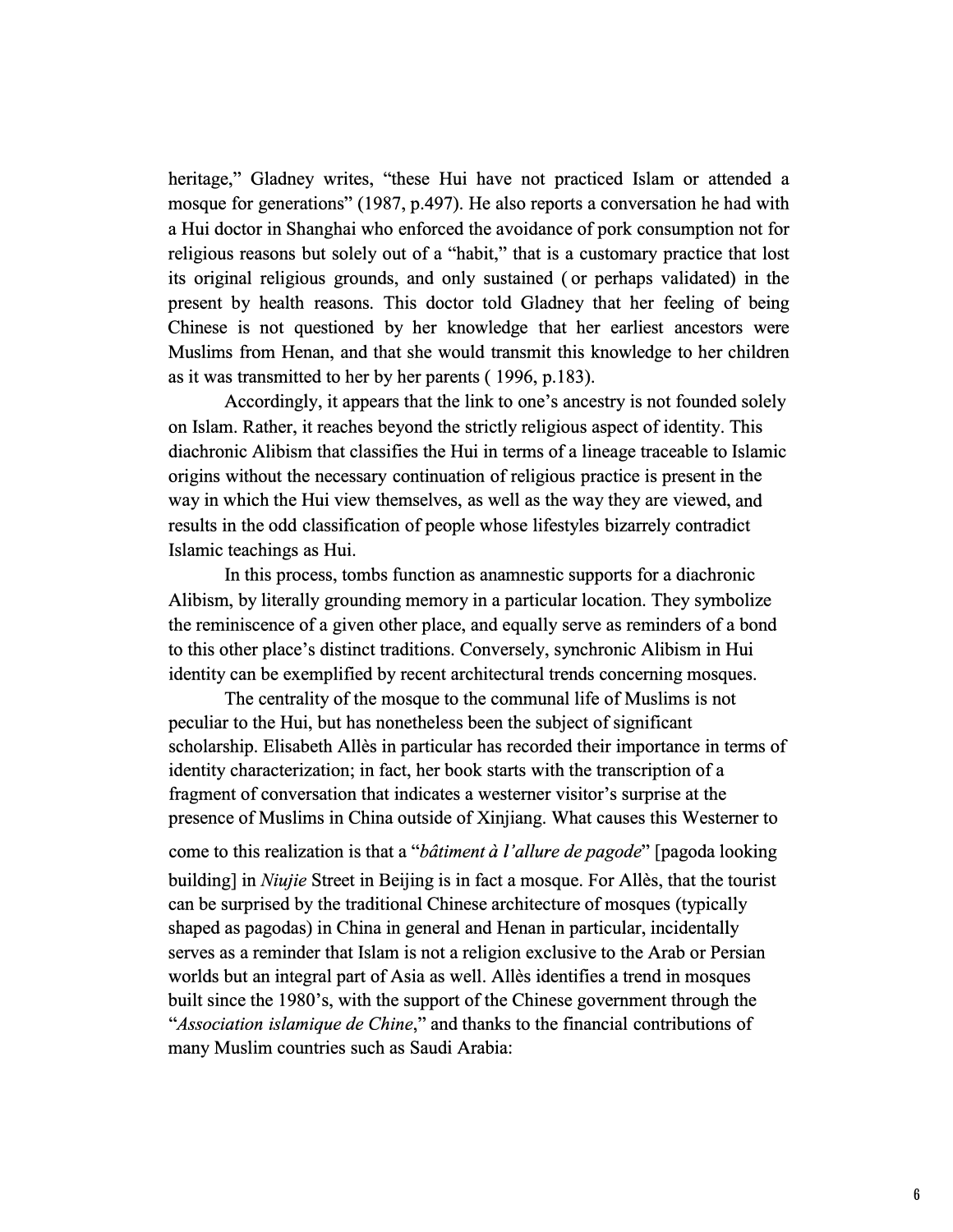The Hui themselves have decided that these new buildings should reflect their foreign origins (Arab, Persian, and central-Asian), and their belonging to the Muslim World whose architectural representation was through the image that the Hui have of "Muslim architecture," and which we call "international Islamic." [My translation. See appendix B.]

Although the adherence to an *"islamique intemationale"* [international Islamic ] architectural style can be perceived as a diachronic form of Alibism insofar as it reflects the Hui's foreign origins, they are in fact synchronic, or they would attempt at recreating the architectural style of their foreign ancestor's historical context; that is to say the time when these ancestors arrived in China. This new cosmopolitan architectural style is not atavistic and does not work in the same anamnestic manner as the tombs, which are relics of the past; instead, it is a visual mnemonic device that triggers in the individual beholder the memory of the Hui connection to another location. It is also worth noting that being of a matter of style, this cosmopolitan or *"islamique intemationale"* esthetic is subject to individual taste and does not provoke a unanimous opinion among the Hui. Alles rightfully compares its function to trends in domestic decoration and headgear fashion.

Making similar remarks in Xi'an, Gillette considers the shift in architectural canons indicative of what she calls "Arabization," namely a development that she characterizes as "a return rather than a movement forward, the re-creation of an 'authentic' Islam" (76). As Gillette puts it:

> [...] although proponents of Arabization used the language of authenticity and the "original" Islam to legitimate the changes that they proposed, Arabization also incorporated elements of modernization as exemplified by the oil-rich countries of the Middle East. Arabization provided residents with an alternative ideological scale on which to evaluate themselves and a model of development that excluded the CCP government and the Han *minzu.* (76)

Gillette's "Arabization" is symptomatic of a trend in Islam that is indeed atavistic and diachronic if taken on a global level, but remains synchronic if considered in relation to Hui identity. In that respect, it is noticeably relevant since it indicates a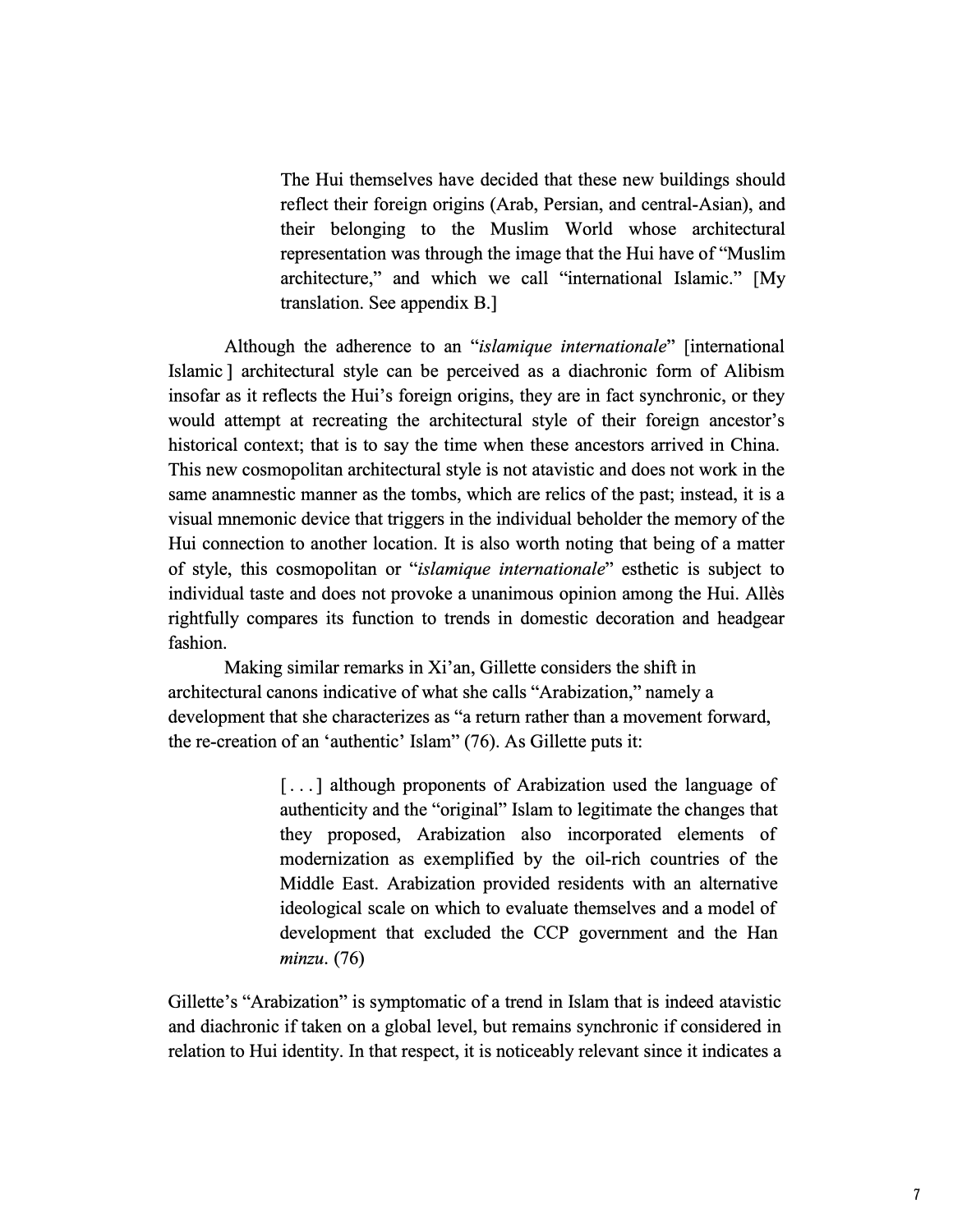rhetorical and political Alibism that establishes distinctive Hui standards of judgment, structurally different from the Han's.

On the basis of the various examples hitherto explored, Alibism does not claim to cover the extensive variety that exists among the Hui. Islam, Arabic, the Middle East, the near or distant past, or reference to any other alternative locations is not the absolute system whereby the Hui define themselves, and does not imply that their links to elsewhere renders them insular or hermetic to non-Islamic Chinese elements. While some believe that being Hui is irreconcilable with 'proper' Chinese culture, and others think that it is dependent on contactwhether it is acculturation, assimilation, syncretism, or simple coexistence—with it, the Hui (as a large group and specific local communities) are not definable by only one distinctive feature. By recognizing Alibism as a system of identification, I merely attempted to chart one process whereby the Hui situate themselves locally and globally. At the intersection of two presumably mutually-exclusive identities, a singular identity in one place is constructed through perpetual deferment to an alternative location. However, the Hui's rootedness in Chinese society challenges this presumed mutual-exclusivity, and as deferment to an 'elsewhere' necessary implies the significant existence of a 'here,' Islam is decidedly in China as surely as it is elsewhere, and, accordingly, China is in the Islamic world.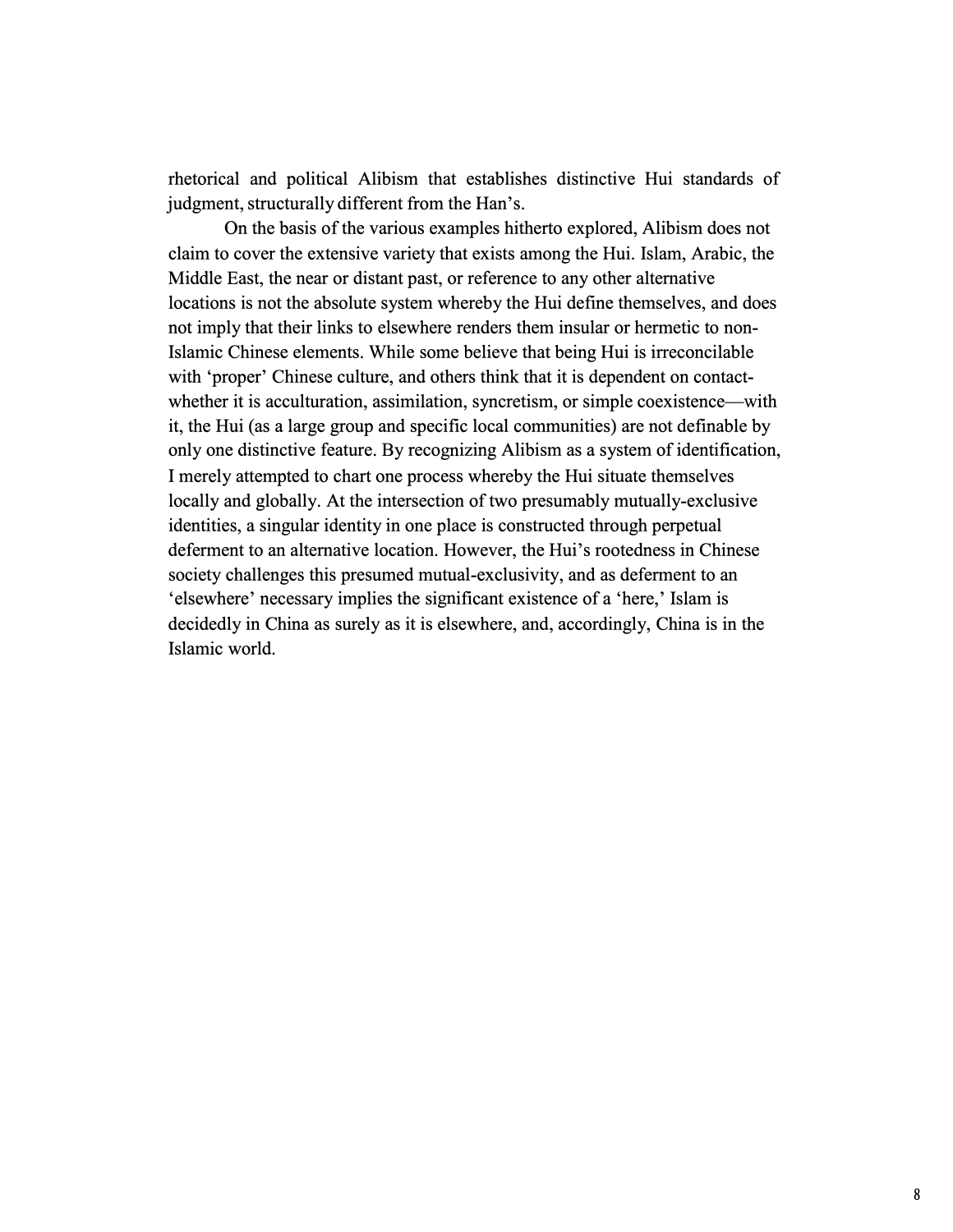#### **APPENDIX: TRANSLATED QUOTATIONS IN THEIR ORIGINAL LANGUAGE**

- A. On sait toute l' importance que revetent les *gongbei* [ chinese transcription] (tombeaux) soufis dans le Nord-ouest, ou de plus simples sepultures ailleurs, pour la reconnaissance de l'identite Hui. Leur mention constitue une affirmation du lien originel avec l'islam et done de la place des Hui dans la *'Umma.* Toute tombe, toute stele de personnage venu d'Arabie, de Perse ou d' Asie centrale est immédiatement considérée comme celle d'un musulman « authentique » et mise en valeur en tant que telle ; comme si l'efficace du nom aux sonorites non chinoises s' etendait *a toute la communaute Hui du lieu considéré*, démontrant ainsi son rattachement à l'islam. [emphasis added]  $(All\acute{e}s 57)$
- B. Les Hui eux-mêmes ont décidé que ces nouvelles constructions devaient refleter leurs origines etrangeres (monde arabe, persan et centrasiatique) et leur appartenance au monde musulman, dont la representation architecturale passait par l'image que les Hui se font de« !'architecture musulmane », que nous appellerons « islamique intemationale ». (Alles 110)